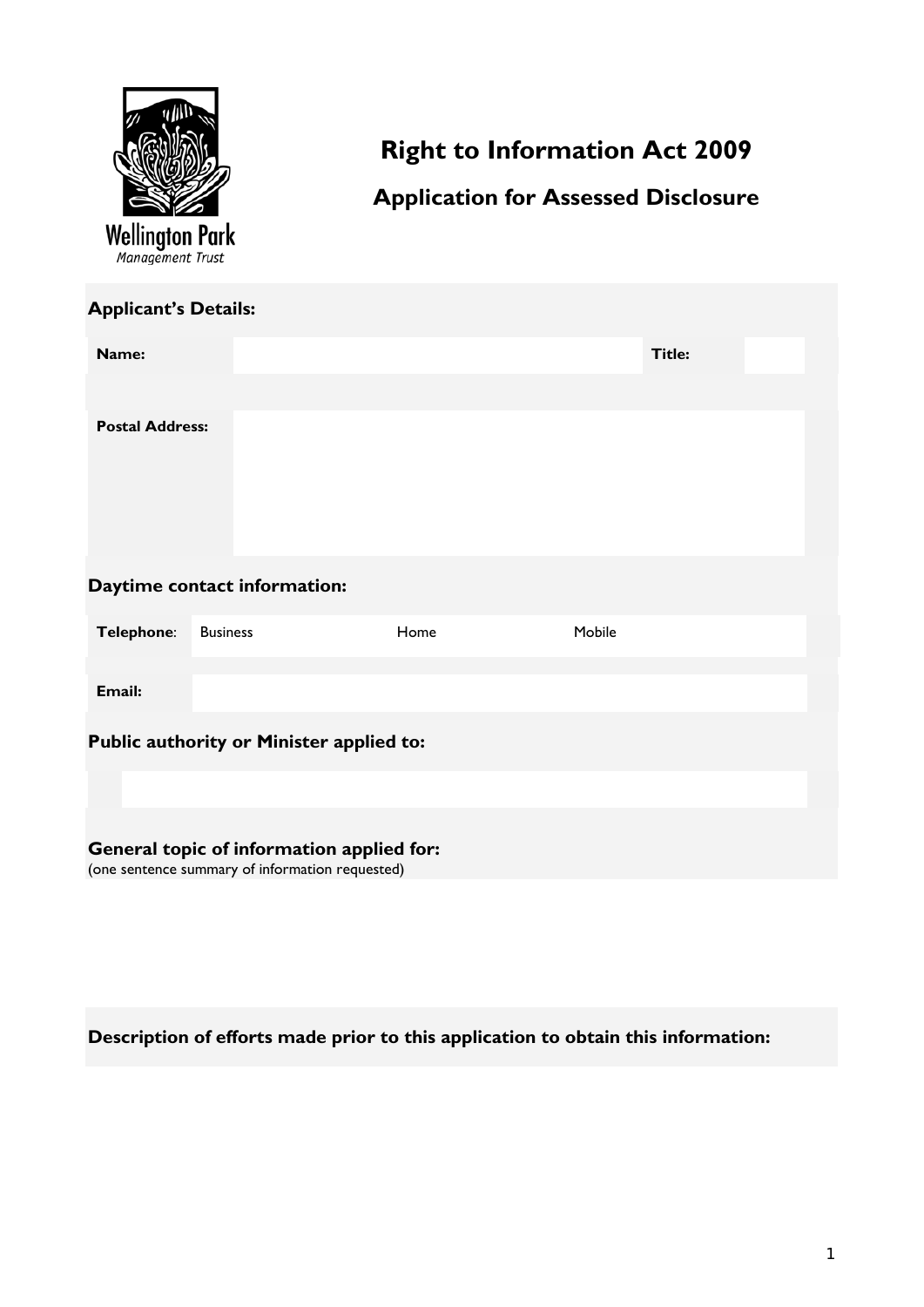### **Application fee included (please tick)**

**OR**

| <b>Application</b> Member of |            | <i>Impecunious</i> | General public      |
|------------------------------|------------|--------------------|---------------------|
| for waiver: $\blacksquare$   | Parliament | applicant          | interest or benefit |

**If application for personal information, proof of identity provided (please tick)**

### **Details of the Information sought:**

(If there is insufficient room in the space provided please attach further details.)

Applicants Signature: **Applicants Signature: Date:**